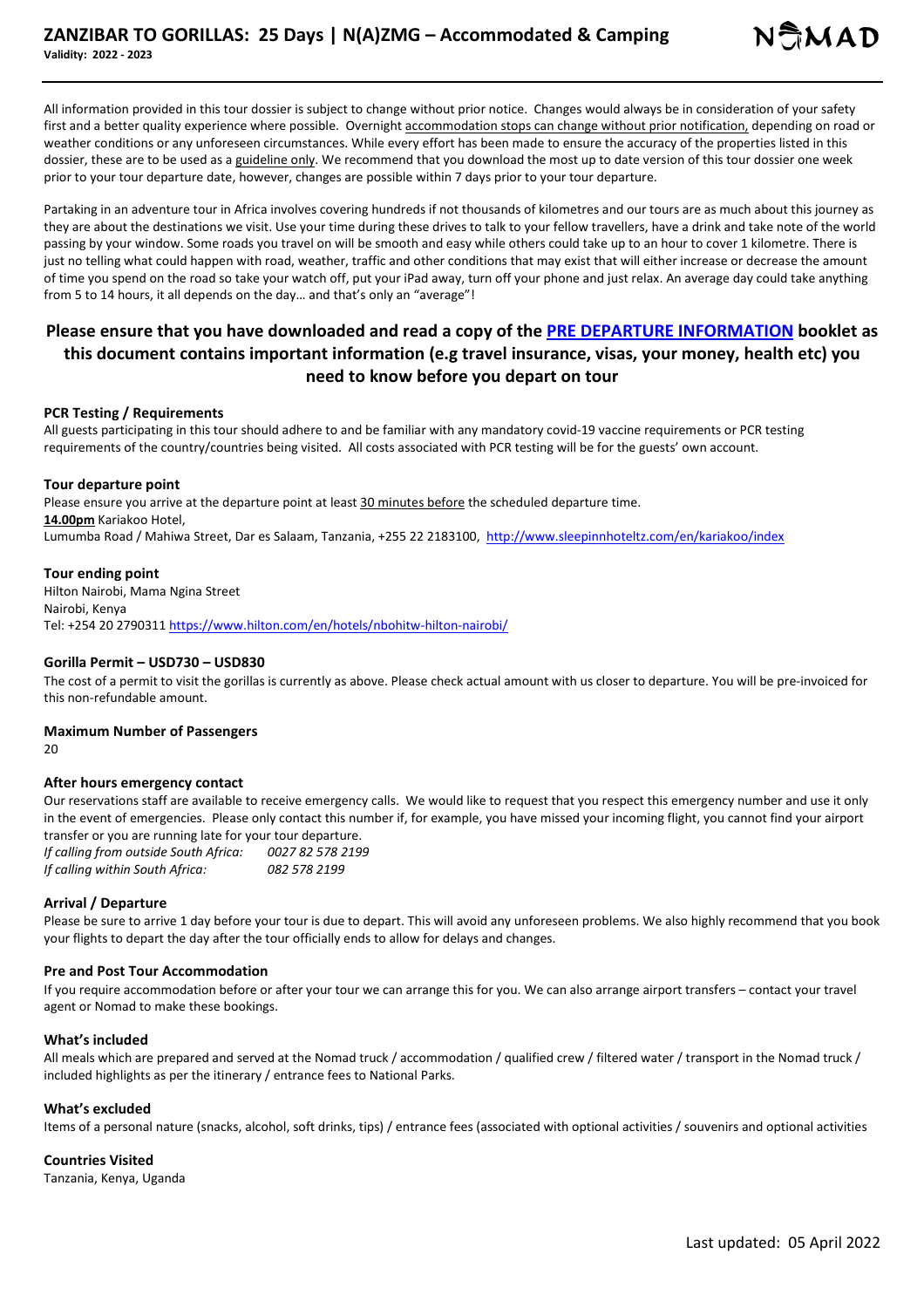## **ZANZIBAR TO GORILLAS: 25 Days | N(A)ZMG – Accommodated & Camping Validity: 2022 - 2023**



## **Onward Travel**

This tour can be linked with a number of our other tours that cover Namibia and Botswana beforehand. If you are interested to enhance your tour further, please contact us to receive a list of all the available options to suite your time frame and budget.

### **Green Seats – Travel Responsibly in Africa**

Nomad has a non-profit Trust that looks after the people, animals and places that we visit. We realise that a footprint is left where we travel and for this reason, the Nomad Africa Trust was established. Your donation to the Trust is called a "Green Seat". If you would like to help Nomad making Africa Greener, simply choose the tick box during your booking process (or contact us afterwards to add it) and we will take care of the rest. The Nomad African Trust is responsible for the administration of the funds collected from the sale of the green seats and these funds are distributed to various projects as identified by the Trust.

## **TOUR ITINERARY**

## **Day 1 – Stone Town (Zanzibar)**

After meeting our crew and fellow passengers, we head out early to catch our ferry to Zanzibar Island from Dar es Salaam. After arriving at the ferry port we make our way to our hotel located in Stone Town.

| <b>Accommodation</b> | All Seasons Hotel (website not available)                                                         |
|----------------------|---------------------------------------------------------------------------------------------------|
| <b>Facilities</b>    | Accommodated: Two per room with en-suite bathroom                                                 |
|                      | <b>Camping:</b> Two per Room with En-Suite Bathroom                                               |
|                      | Please visit the website of the accommodation provider for a full list of the facilities offered. |
| Route                | Dar es Salaam to Stone Town (Zanzibar)                                                            |
| <b>Meals</b>         | Lunch. Dinner                                                                                     |
| Included highlight   | Zanzibar Excursion                                                                                |

## **Day 2 – Stone Town - Nungwi**

Boasting a rich history this busy port was once a landmark on both the Slave and Spice trade routes. This morning we will travel by road to the north of the island, Nungwi and our base for the next 2 nights. Before our arrival in Nungwi, we will stop along the way to enjoy a guided walking spice tour, which passes through villages and spice plantations. You will be able to witness first-hand how spice farm workers climb the trees and seek out specific plants and will have the opportunity to purchase fresh spices directly from these farms.

| Accommodation             | Amaan Bungalows http://oceangrouphotel.com/amaan-bungalows/                                       |
|---------------------------|---------------------------------------------------------------------------------------------------|
| <b>Facilities</b>         | Accommodated: Two per room with en-suite bathroom                                                 |
|                           | <b>Camping:</b> Two per room with en-suite bathroom                                               |
|                           | Please visit the website of the accommodation provider for a full list of the facilities offered. |
| <b>Meals</b>              | Breakfast, Lunch, Dinner                                                                          |
| Route                     | Stone Town to Nungwi                                                                              |
| <b>Optional Activity</b>  | Fishing, Snorkelling, Scuba Diving, Turtle Sanctuary Visit, Village Tours, and more               |
| <b>Included Highlight</b> | Prison Island boat trip/ Walking Spice Tour                                                       |

## **Day 3 - Nungwi**

Today is a free day to enjoy some of the many attractions and activities on offer. Water sports are the order of the day and Nungwi offers fishing, snorkelling, scuba diving and a variety of ocean safari options. Whatever it is you chose to do today, you will have ample opportunity to create some island memories. Rent a scooter and explore the many attractions on offer or simply relax on the beach and soak up the sun.

| Accommodation     | Amaan Bungalows http://oceangrouphotel.com/amaan-bungalows/                                       |
|-------------------|---------------------------------------------------------------------------------------------------|
| <b>Facilities</b> | <b>Accommodated:</b> Two per room with en-suite bathroom                                          |
|                   | <b>Camping:</b> Two per Room with en-suite bathroom                                               |
|                   | Please visit the website of the accommodation provider for a full list of the facilities offered. |
| <b>Meals</b>      | Breakfast, Lunch, Dinner                                                                          |

### **Day 4 - Bagamoyo**

We bid farewell to the island and board our return ferry, on arrival back at the Dar es Salaam port, we reunite with our truck and return to Bagamoyo where we spend the night.

| <b>Accommodation</b> | Bagamoyo Travellers Lodge http://www.bagamoyo.com/travellers-lodge/                               |
|----------------------|---------------------------------------------------------------------------------------------------|
| <b>Facilities</b>    | Accommodated: Two per room with en-suite bathroom                                                 |
|                      | <b>Camping:</b> Campsite with shared ablutions                                                    |
|                      | Please visit the website of the accommodation provider for a full list of the facilities offered. |
| Route                | Zanzibar to Dar es Salaam by ferry; Dar es Salaam to Bagamoyo                                     |
| <b>Meals</b>         | Breakfast, Lunch, Dinner                                                                          |

#### **Day 5 - Arusha**

Heading north this morning we travel across the northern reaches of Tanzania, our destination tonight is the bustling town of Arusha. Northern Tanzania is home to the Serengeti, Ngorongoro and Kilimanjaro. You will be briefed this evening by our local guide on what to prepare for the coming days.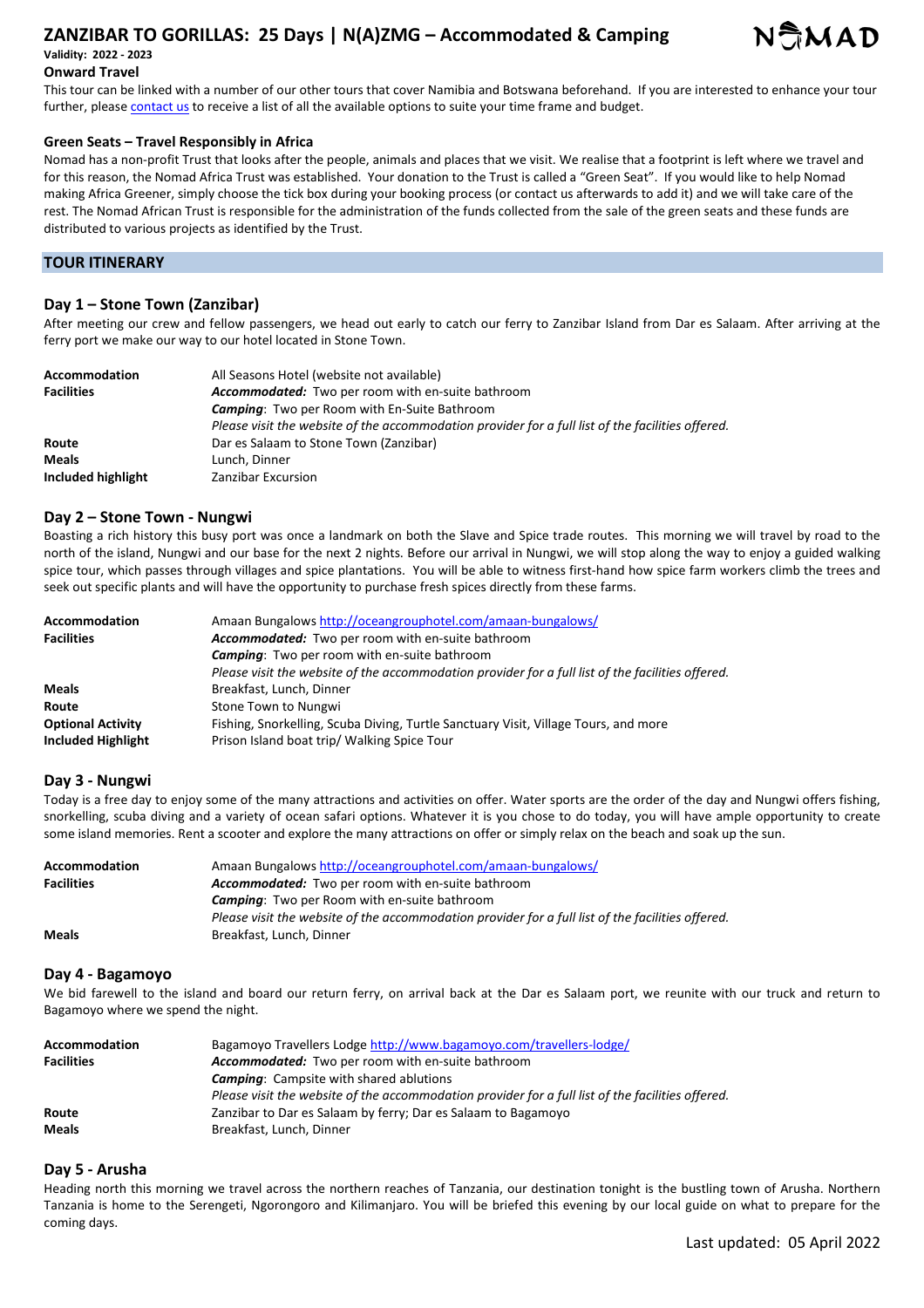**Validity: 2022 - 2023** 

| Accommodation     | Meru Mbega Lodge http://www.mt-meru.com/mbega.html                                                |
|-------------------|---------------------------------------------------------------------------------------------------|
| <b>Facilities</b> | <b>Accommodated:</b> Two per room with en-suite bathroom                                          |
|                   | <b>Camping:</b> Campsite with shared ablutions                                                    |
|                   | Please visit the website of the accommodation provider for a full list of the facilities offered. |
| Route             | Bagamoyo to Arusha                                                                                |
| <b>Meals</b>      | Breakfast, Lunch, Dinner                                                                          |

### **Day 6 - Karatu**

Although it is short distance to Karatu, we will spend most of the day commuting closer to the Ngorongoro Crater. Upon arrival in Karatu, our guide will brief us on our overnight excursion into the crater.

| <b>Accommodation</b>       | Kudu Camp http://kuducamp.com/                                                                    |
|----------------------------|---------------------------------------------------------------------------------------------------|
| <b>Facilities</b>          | Accommodated: Two per room with en-suite bathroom                                                 |
|                            | <b>Camping:</b> Campsite with Shared Ablutions                                                    |
|                            | Please visit the website of the accommodation provider for a full list of the facilities offered. |
| Route                      | Arusha to Karatu                                                                                  |
| <b>Meals</b>               | Breakfast, Lunch, Dinner                                                                          |
| <b>Optional Activities</b> | Local Brewery Tour, Karatu Iragw Market, local coffee plantation tour                             |

## **Day 7 - Ngorongoro Crater & Seronera Excursion**

We rise early and will be collected from our camp and transferred to the Ngorongoro Crater in 4x4 safari type vehicles. We will spend the bulk of our day exploring the crater floor in search of the animals which roam the plains. In the afternoon, we will arrive at our overnight camp in the Seronera region, located in the heart of the Serengeti National Park. The camp is surrounded by spectacular views and abundant wildlife and this evening, while sipping on a cold beverage, we will enjoy the sights and sounds of nature passing right in front of your meru style tent.

| Accommodation             | Private Tented Camp http://www.kanangaspecialtentedcamp.com/                                      |
|---------------------------|---------------------------------------------------------------------------------------------------|
| <b>Facilities</b>         | Accommodated: Two per permanent tent with en-suite bathroom                                       |
|                           | <b>Camping:</b> Two per permanent tent with en-suite bathroom                                     |
|                           | Please visit the website of the accommodation provider for a full list of the facilities offered. |
| Route                     | Karatu to Seronera via Ngorongoro Crater                                                          |
| <b>Meals</b>              | Breakfast, Lunch, Dinner                                                                          |
| <b>Included Highlight</b> | Full day 4x4 excursion to Ngorongoro Crater and afternoon drive into Seronera                     |

## **Day 8 - Karatu**

This morning we rise early to enjoy our time game driving through Serengeti National Park. Famous for the abundant wildlife that exists in the park, we will spend most of our day in search of the animals that reside here. We will arrive back in Karatu in the late afternoon and will spend our evening reminiscing about our encounters of the past two days.

| <b>Accommodation</b> | Kudu Camp http://kuducamp.com/                                                                    |
|----------------------|---------------------------------------------------------------------------------------------------|
| <b>Facilities</b>    | Accommodated: Two per room with en-suite bathroom                                                 |
|                      | <b>Camping:</b> Campsite with shared ablutions                                                    |
|                      | Please visit the website of the accommodation provider for a full list of the facilities offered. |
| <b>Meals</b>         | Breakfast, Lunch, Dinner                                                                          |
| Route                | Seronera to Karatu                                                                                |
| Included Highlight   | Game Drive through Seronera, Serengeti National Park                                              |

#### **Day 9 - Arusha**

Returning to Arusha, tonight we will reunite with our fellow travellers who opted for the optional Serengeti excursion and we share our experiences of the Serengeti and Ngorongoro Crater.

| Accommodation     | Meru Mbega Lodge http://www.mt-meru.com/mbega.html                                                       |
|-------------------|----------------------------------------------------------------------------------------------------------|
| <b>Facilities</b> | Accommodated: Two per room with en-suite bathroom                                                        |
|                   | <b>Camping:</b> Campsite with shared ablutions                                                           |
|                   | Please visit the website of the accommodation provider for a full list of the facilities offered.        |
| Route             | Serengeti National Park to Arusha (Serengeti excursion guests) / Karatu to Arusha (Non-excursion guests) |
| <b>Meals</b>      | Breakfast, Lunch, Dinner                                                                                 |

## **Day 10 - Kenya – Nairobi**

We cross the border into Kenya this morning and make our way to Nairobi.

| Accommodation     | Hilton Nairobi https://www.hilton.com/en/hotels/nbohitw-hilton-nairobi/                           |
|-------------------|---------------------------------------------------------------------------------------------------|
| <b>Facilities</b> | Two per Room with En-suite Bathroom                                                               |
|                   | Please visit the website of the accommodation provider for a full list of the facilities offered. |
| Route             | Arusha to Nairobi                                                                                 |
| Meals             | Breakfast, Lunch                                                                                  |
| Border Post       | Tanzania: Namanga, no telephone number, Open: 24hrs                                               |
|                   |                                                                                                   |

NSMAD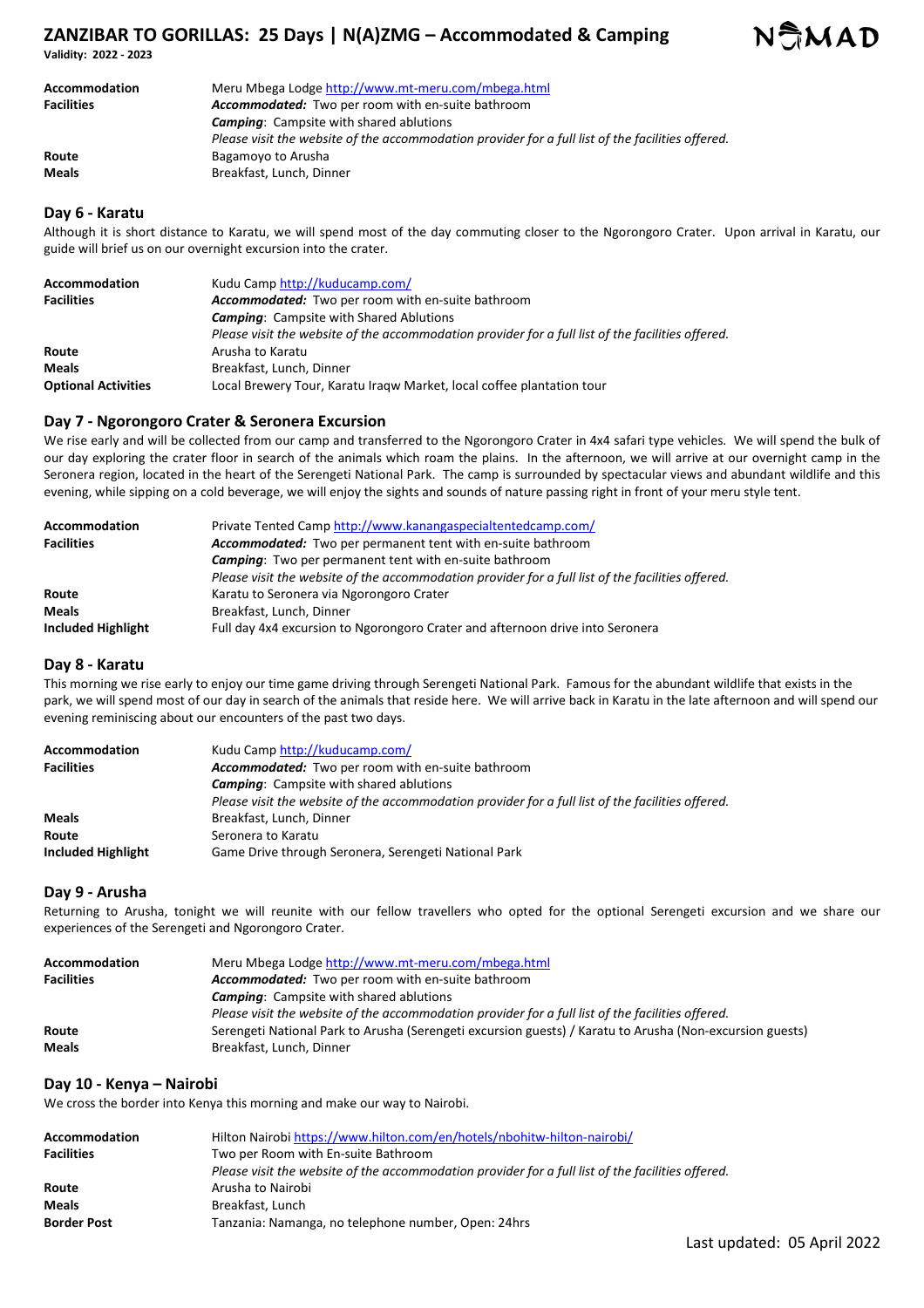**Validity: 2022 - 2023** 

Kenya: Namanga, Tel: +254 455 32002, Open: 24 hrs

## **Day 11 - Nairobi**

Today is free for you to explore the streets of Nairobi. A number of optional day trips can be booked including a visit to the Giraffe Centre and the Nairobi National Park.

| Accommodation            | Hilton Nairobi https://www.hilton.com/en/hotels/nbohitw-hilton-nairobi/                           |
|--------------------------|---------------------------------------------------------------------------------------------------|
| <b>Facilities</b>        | <b>Accommodated:</b> Two per room with En-suite bathroom                                          |
|                          | <b>Camping:</b> Two per room with En-suite bathroom                                               |
|                          | Please visit the website of the accommodation provider for a full list of the facilities offered. |
| <b>Meals</b>             | <b>Breakfast</b>                                                                                  |
| <b>Optional Activity</b> | Giraffe Centre / Nairobi National Park                                                            |

### **Day 12 – Masai Mara National Reserve**

We leave the capital of Nairobi and travel to the Masai Mara, world renowned for its endless plains of wild animals and spectacular beauty. The visit to the Masai Mara is operated in safari type vehicles and not the Nomad truck. For this reason, you are asked to pack a small overnight bag to travel with. You will need your towel, clothes, toiletries and camping essentials.

| Accommodation<br><b>Facilities</b> | Masai Mara Excursion http://www.keniatours.com<br><b>Accommodated:</b> Permanent tent with shared ablutions |
|------------------------------------|-------------------------------------------------------------------------------------------------------------|
|                                    |                                                                                                             |
|                                    | <b>Camping:</b> Permanent tent with shared ablutions                                                        |
|                                    | Please visit the website of the accommodation provider for a full list of the facilities offered.           |
| Route                              | Nairobi to Masai Mara                                                                                       |
| <b>Meals</b>                       | Breakfast, Lunch, Dinner                                                                                    |
| Included Highlight                 | Masai Mara Excursion                                                                                        |

## **Day 13 - Masai Mara National Reserve**

The rolling grasslands of the Masai Mara offer ideal game viewing and photographic opportunities. Some of the animals that could be found here include elephant, black rhino, buffalo, leopard, cheetah, wildebeest, zebra and gazelle. Hippo and crocodile abound in the muddy brown waters of the rivers, which traverse this reserve. Today we will spend the entire day game driving through the Mara in search of all the animals.

| <b>Accommodation</b> | Masai Mara Excursion http://www.keniatours.com                                                    |
|----------------------|---------------------------------------------------------------------------------------------------|
| <b>Facilities</b>    | Accommodated: Permanent tent with shared ablutions                                                |
|                      | <b>Camping:</b> Permanent tent with shared ablutions                                              |
|                      | Please visit the website of the accommodation provider for a full list of the facilities offered. |
| <b>Meals</b>         | Breakfast, Lunch, Dinner                                                                          |
| Included Highlight   | Masai Mara Excursion                                                                              |

### **Day 14 - Lake Nakuru National Park**

This morning we bid the Mara farewell before heading to Lake Nakuru National Park where we will enjoy an afternoon game drive through the park. Lake Nakuru is home to large flocks of flamingos and pelicans as well as black & white rhino, leopard, lion and numerous buck. Originally created as a bird sanctuary, Lake Nakuru was upgraded to National Park status in 1968.

| <b>Accommodation</b> | Waterbuck Hotel https://www.waterbuck.co.ke                                                       |
|----------------------|---------------------------------------------------------------------------------------------------|
| <b>Facilities</b>    | Accommodated: Two per room with en-suite                                                          |
|                      | <b>Camping:</b> Two per room with en-suite                                                        |
|                      | Please visit the website of the accommodation provider for a full list of the facilities offered. |
| Route                | Masai Mara Reserve to Lake Nakuru National Park                                                   |
| <b>Meals</b>         | Breakfast, Lunch, Dinner                                                                          |
| Included Highlight   | Lake Nakuru NP Game Drive                                                                         |

#### **Day 15 - Jinja**

This morning we not only cross the border into Uganda, but shortly after setting out this morning we cross the Equator on our way to Jinja. Jinja is Uganda's second largest city and most famous as the point where the Nile (officially the Victoria Nile) flows out of Lake Victoria and begins the 6695 kilometre journey to Egypt and the Mediterranean.

| Accommodation      | Kalagala Falls Tented and Overland Camp http://adrift.ug/kalagala-falls-overland-camp             |
|--------------------|---------------------------------------------------------------------------------------------------|
| <b>Facilities</b>  | Accommodated: Two per room with shared ablutions                                                  |
|                    | <b>Camping:</b> Campsite with shared ablutions                                                    |
|                    | Please visit the website of the accommodation provider for a full list of the facilities offered. |
| Route              | Lake Nakuru to Jinja                                                                              |
| <b>Meals</b>       | Breakfast, Lunch, Dinner                                                                          |
| Included Highlight | Crossing of the Equator                                                                           |

## **Day 16 - Masindi – Murchison Falls National Park**

NAMAD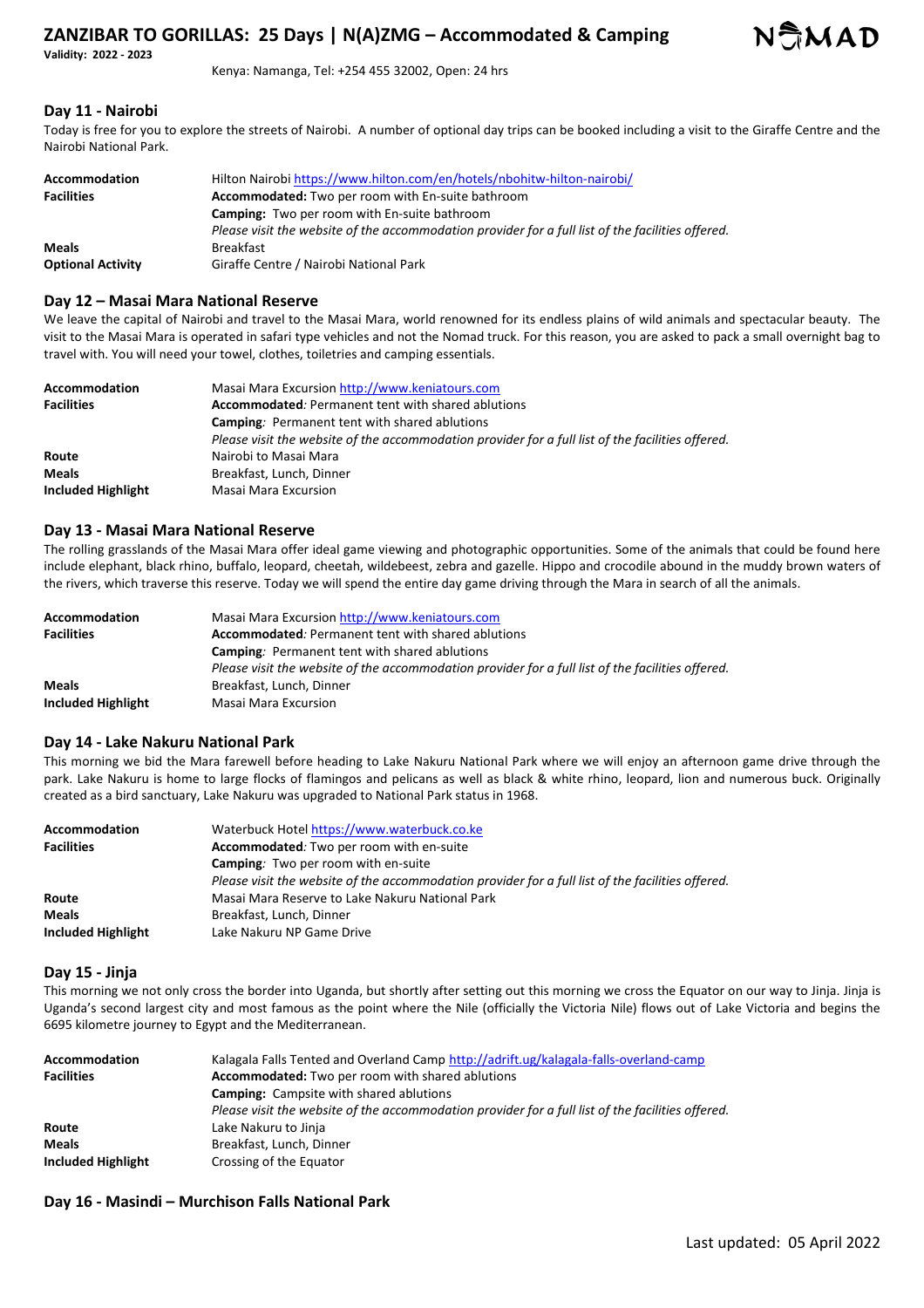

**Validity: 2022 - 2023** 

After a quick stop in the city of Kampala, we head in the direction of The Murchison Falls National Park. Also referred to as the Kabaraga Falls, Murchison Falls is a waterfall found on the course of the great Nile and is located within the Murchison National Park. The park is recognized as one of the best National Parks in Uganda. After settling into our accommodation in Masindi, your guide will brief you on the activities for the following day.

| Accommodation            | Kabalega Resort http://www.kabalegaresort.com/                                                    |
|--------------------------|---------------------------------------------------------------------------------------------------|
| <b>Facilities</b>        | Accommodated: Two per room with en-suite ablutions                                                |
|                          | <b>Camping:</b> Campsite with shared ablutions                                                    |
|                          | Please visit the website of the accommodation provider for a full list of the facilities offered. |
| Route                    | Jinja to Masindi                                                                                  |
| <b>Meals</b>             | Breakfast, Lunch, Dinner                                                                          |
| <b>Optional Activity</b> | Ziwa Rhino Walk                                                                                   |

## **Day 17 - Masindi – Budongo Central Forest Reserve**

Budongo Forest is the biggest Mahogany forest found in the whole of East Africa and is home to the largest number of chimpanzees throughout Uganda. It is believed that there are between 600 – 700 chimpanzees in Budongo and this morning we will meet up with our chimp guide who will take us on our trek through the forest in search of the chimps. We will also enjoy a boat cruise in the park. Note: As the Chimp trekking is limited to 12 guests per trek, should there be more than 12 guests on a tour the trekking will be split between the morning and the afternoon. Therefore you may find that you will first do the game drive activity followed by the Chimp trekking or vice versa. Please allow for flexibility.

| Accommodation      | Kabalega Resort http://www.kabalegaresort.com/                                                    |
|--------------------|---------------------------------------------------------------------------------------------------|
| <b>Facilities</b>  | Accommodated: Two per room with en-suite ablutions                                                |
|                    | <b>Camping:</b> Campsite with shared ablutions                                                    |
|                    | Please visit the website of the accommodation provider for a full list of the facilities offered. |
| <b>Meals</b>       | Breakfast, Lunch, Dinner                                                                          |
| Included Highlight | Chimp trekking (half day) / Nile River Cruise                                                     |

## **Day 18 – Lake Kikorongo**

This morning we depart Masindi and transfer towards the edges of the Queen Elizabeth National Park. Our accommodation for the night is nestled atop a hill overlooking Lake Kikorongo.

| Accommodation<br><b>Facilities</b> | Simba Safari Camp https://ugandalodges.com/simba/<br>Accommodated: Two per room with En-suite bathroom |
|------------------------------------|--------------------------------------------------------------------------------------------------------|
|                                    | <b>Camping:</b> Campsite with shared ablutions                                                         |
|                                    | Please visit the website of the accommodation provider for a full list of the facilities offered.      |
| Route                              | Masindi to Lake Kikorongo                                                                              |
| <b>Meals</b>                       | Breakfast, Lunch, Dinner                                                                               |

## **Day 19 - Gorillas (Lake Bunyonyi)**

Crossing the Equator once more we travel south to the beautiful scenery of Lake Bunyonyi. With eager anticipation we prepare for the upcoming Gorilla trekking excursion and tonight we will receive a briefing on what to expect.

| <b>Accommodation</b> | Lake Bunyonyi Overland https://mbzgroup.africa/                                                   |
|----------------------|---------------------------------------------------------------------------------------------------|
| <b>Facilities</b>    | Accommodated: Two per room with En-suite bathroom                                                 |
|                      | <b>Camping:</b> Campsite with shared ablutions                                                    |
|                      | Please visit the website of the accommodation provider for a full list of the facilities offered. |
| Route                | Kampala to Lake Bunyonyi                                                                          |
| <b>Meals</b>         | Breakfast, Lunch, Dinner                                                                          |

#### **Day 20 - Gorillas (Lake Bunyonyi)**

The mountain gorilla is extremely endangered and while exact numbers vary it is widely assumed that there are only around 650 left. Visiting the gorillas is a great way to support their future on earth as the money spent on permits is used for their protection. An extremely important part of the future conservation of the remaining gorillas rests in the community development work – as local communities change their attitudes towards wildlife and start to protect rather than poach, the future of the mountain gorilla is assured.

As permits granting permission to visit the gorillas are extremely limited we require flexibility in both the tour itinerary and where we actually visit them. The home of the mountain gorillas is completely at odds with man-made borders and so their range encompasses Uganda, Rwanda and the DRC (Democratic Republic of the Congo). Whenever possible we choose to make use of the National Park in Uganda, but this depends on the availability of permits. Should we not obtain permits to visit the mountain gorillas in Uganda then we will inform all passengers beforehand that the tour will travel to Rwanda or DRC.

On your free day in Bunyonyi you will have the opportunity to participate in certain optional activities. You can also go hiking or explore the area on a mountain bike.

| <b>Accommodation</b> | Lake Bunyonyi Overland https://mbzgroup.africa/   |
|----------------------|---------------------------------------------------|
| <b>Facilities</b>    | Accommodated: Two per room with En-suite bathroom |